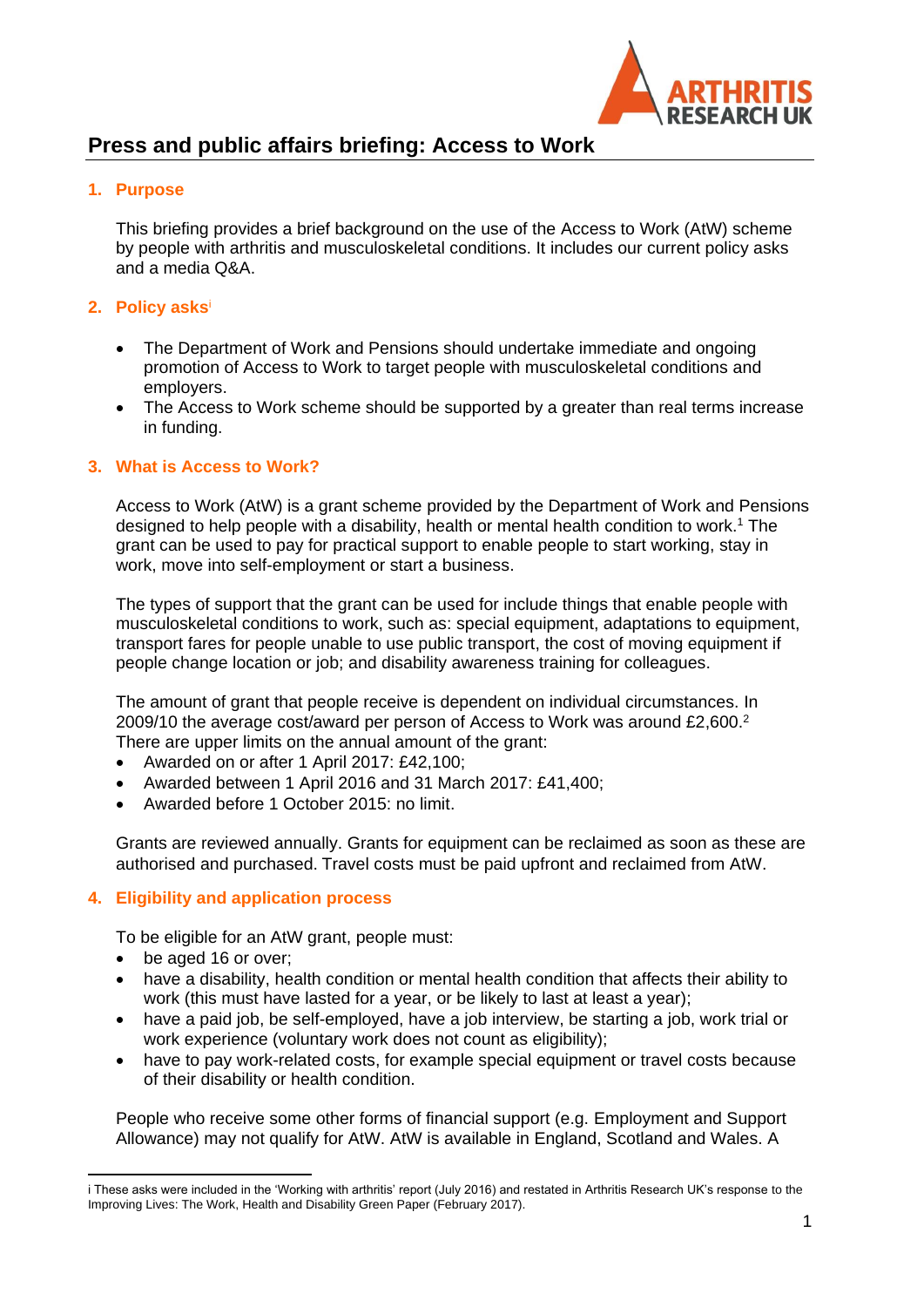separate system operates in Northern Ireland (Access to Work (NI)).<sup>3</sup> Applications for AtW can be made on-line or by contacting the scheme.

# **5. Costs to employers**

Access to Work will consider paying grants of up to 100% for:

- self-employed people;
- people who have been working for less than six weeks when they first apply for Access to Work;
- the Mental Health Support Service;
- support workers;
- additional travel to work and travel in work costs;
- communication support at interviews.

In other circumstances, employers are also asked to contribute. When cost sharing between the employer and AtW applies, AtW will refund up to 80% of the approved costs between a threshold and £10,000. Any balance above £10,000 will normally be met by AtW. The amount of the threshold is determined by the number of employees the employer has:

| Number of employees | Amount of threshold |  |  |  |  |
|---------------------|---------------------|--|--|--|--|
| $0 - 49$            | Nil                 |  |  |  |  |
| 50-249              | £500                |  |  |  |  |
| <b>Over 250</b>     | £1000               |  |  |  |  |

## **6. How many people with musculoskeletal conditions use Access to Work?**

In the 2015/16 financial year 36,470 people used Access to Work scheme. Of these, 8,360 people (23% of the total) used the scheme due to problems with their 'arms and hands', 'legs or feet' or 'back and neck' - descriptions likely to relate to musculoskeletal conditions. <sup>4</sup> These figures have been similar since 2012/3 (See Annex A for a longer timeline and additional data).

## **7. Policy commitments on Access to Work**

 $\overline{\phantom{a}}$ 

- In the November 2015 Spending Review the Government committed to 'a real terms increase in spending on Access to Work, providing specialist IT equipment, or support workers, to help a further 25,000 disabled people each year remain in work'.<sup>5</sup>
- In October 2016, Improving Lives: The Work, Health and Disability Green Paper stated 'Last year Access to Work invested around £100 million to support over 36,000 disabled people. Additional funding announced in 2015 will mean that we will be helping over 60,000 people per year by the end of the Parliament. It has also seen a new focus to respond to those with hidden impairments like mental health conditions and learning disabilities.'<sup>6,ii</sup>
- In response to a Parliamentary Questions on 24 April 2017 Penny Mordaunt, Minister of State (Department for Work and Pensions) stated 'After the election period we intend to undertake further marketing and promotion of the Access to Work programme. This includes working with stakeholders and partners and employer associations to raise awareness through communications to their customers and ensuring advisers who work with potential customers, including Jobcentre Plus, health professionals and advisory groups, have the information and tools to act as advocates. This includes work with

ii A commitment to increase funding for the Access to Work Mental Health Support Service was also included (Para 77).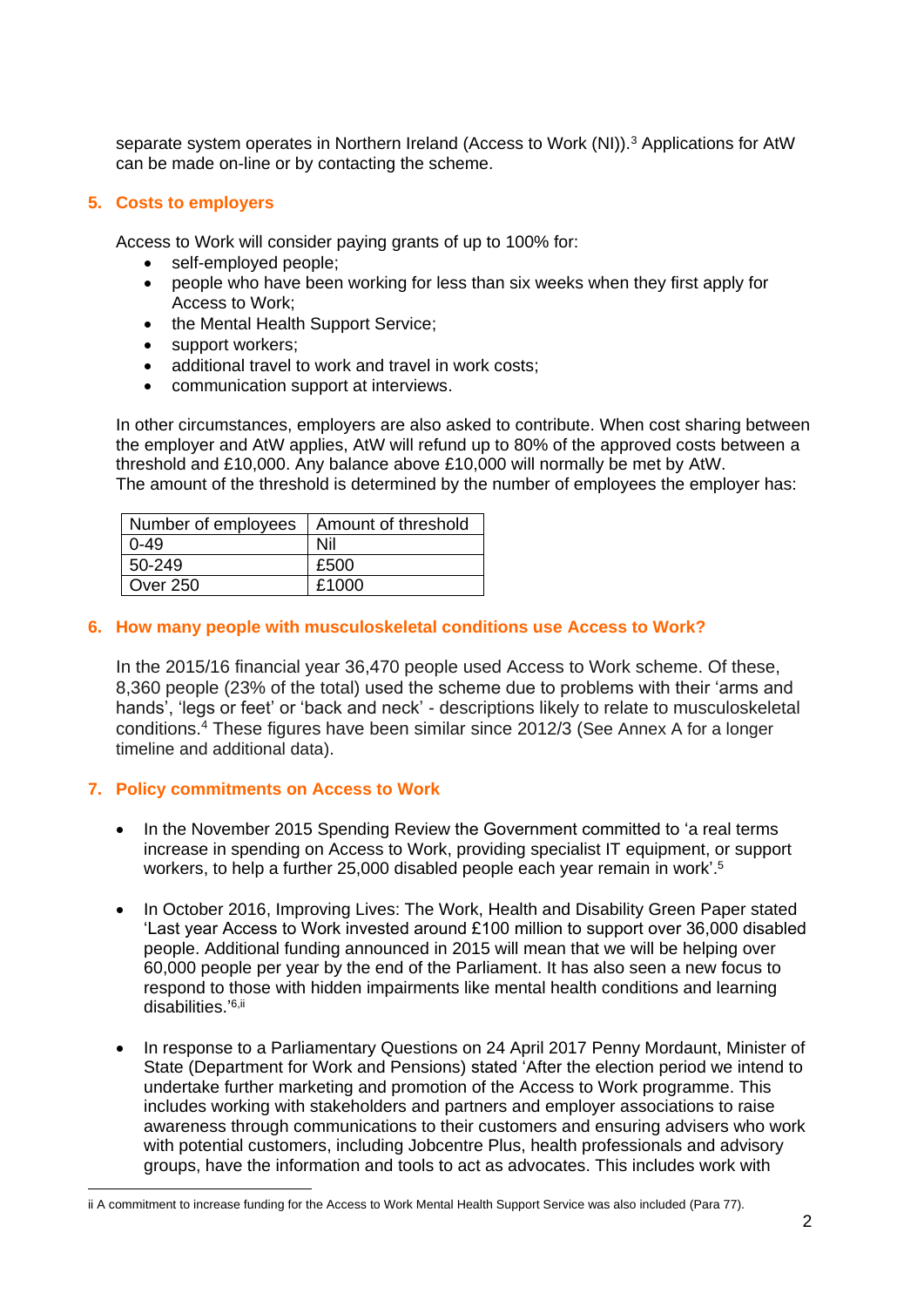organisations which support or have an interest in people with musculoskeletal conditions, such as the Chartered Society of Physiotherapists, the British Association of Occupational Therapists, a number of Arthritis support organisations, health professionals, advisory groups and various employer associations'.<sup>7</sup>

#### **8. Additional reviews and views**

In 2011, Liz Sayce OBE led an independent review on disability employment support. This reported 'overwhelming support' for Access to Work, however, it dubbed the scheme the 'Government's best-kept secret' noting that 'Access to Work has been rationed by lack of publicity. It is a matter of accident whether an individual or employer has heard of it'.<sup>8</sup>

In 2014, the House of Commons Work and Pensions Committee Work held an inquiry on employment support for disabled people, which focused on Access to Work. <sup>9</sup> The Committee's report highlighted that 'the evidence strongly suggests that Access to Work currently supports only a minority of disabled people who might benefit from the programme' and also that 'a substantial increase in the number of people Access to Work helps is likely to require a broadly commensurate increase in the available funding'.<sup>10</sup> It made a series of detailed recommendations to improve Access to Work.

The Government published a full response to the Committee in September 2015, including the statement that 'our reforms are intended to place the scheme [Access to Work] on a strong financial and operational footing, enabling it to better meet the needs of a wider spectrum of people and employers.<sup>'11</sup>

#### **9. Case study**

*"At first my employers thought I was taking the mick with the amount of time I had off work after I was diagnosed with rheumatoid arthritis. I got my consultant and nurse specialist to write to my employer explaining my condition. My employer was pretty good after that. I also contacted Access to Work and got equipment to help me including voice-activated software for the computer. My employer also reduced my hours at my request in order to help with fatigue and pain."*

*Beverley worked in data input. 12*

# **10. Q&A**

- **Qu: Are small employers aware of Access to Work?**
- Ans: The Sayce review (2011) highlighted that Access to Work was under-used by people working in small businesses (who probably need it most), by those with mental health problems and learning disabilities.
- **Qu: Why should the Government provide extra financial support so that people with disability or health problems can work?**
- Ans: Access to Work helps to meet the extra costs faced by people with a disability or health condition. Without this support, people would be less likely to find work, or to continue working.
- **Qu: How many more people with arthritis or musculoskeletal conditions could be supported by Access to work?**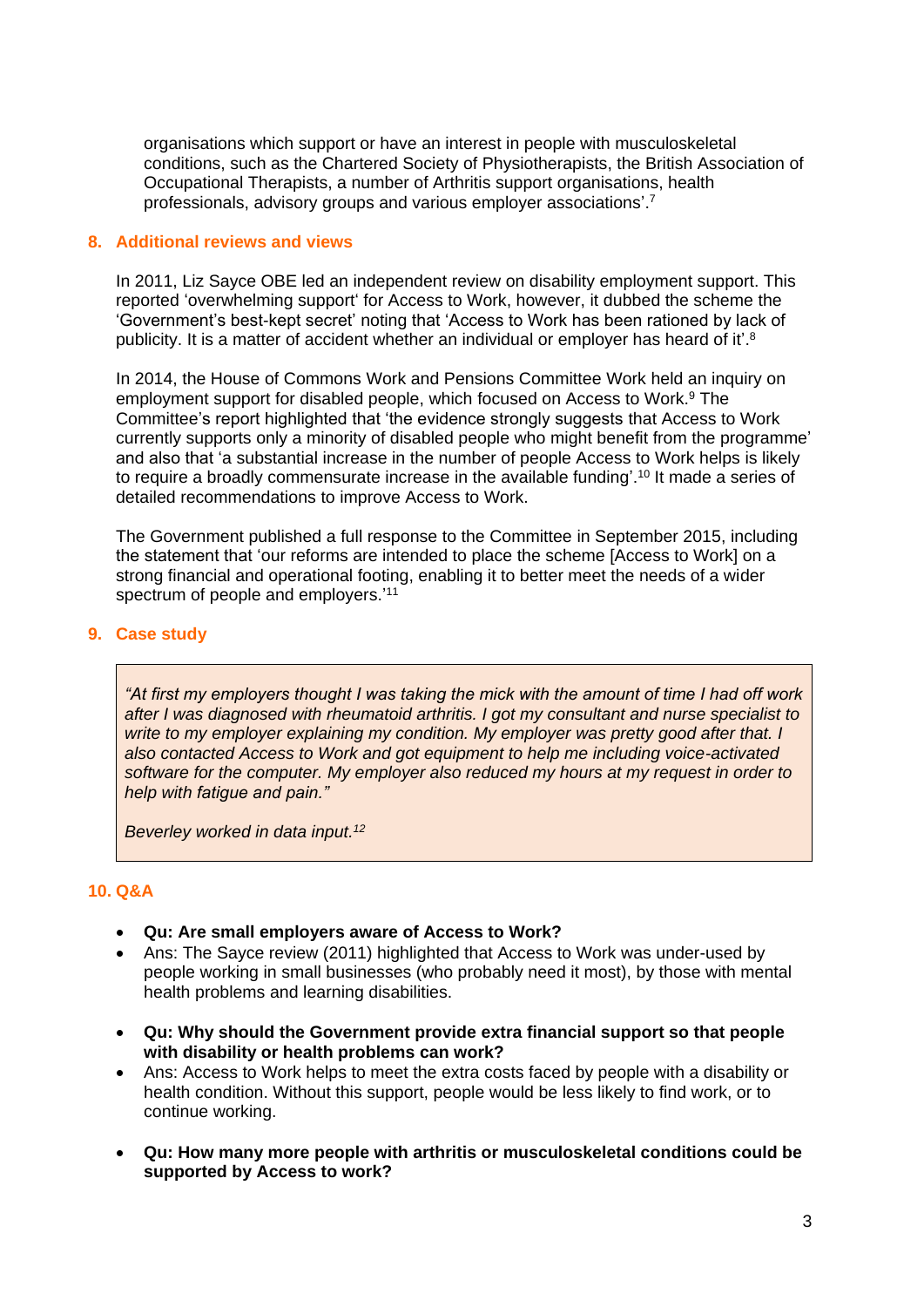- Ans: We don't know the total number of people with arthritis that could be supported. However, the Government's aim in 2016 was that Access to Work would support over 60,000 people every year, and we also know that since 2007, around a quarter of people using the scheme report problems with their arms, hands, legs, feet, back or neck. On the same proportion that would mean 15,000 people with arthritis could be helped every year – a massive increase on the current figure of 8,360.
- **Qu: Why don't more people with arthritis use Access to Work?**
- Ans: Some people simply don't know about it. For others, it seems likely that they are reluctant to apply – we know that people with arthritis may not consider themselves as disabled or entitled to financial support.
- **Qu: What do people with arthritis and musculoskeletal conditions use Access to Work for?**
- Ans: People with arthritis often experience pain and limits to their mobility and dexterity. They may use Access to Work to pay for travel to work (if they can't use public transport); for modifications to their work station (voice activated software for people who have difficulty using a keyboard); and in some case for people to support them in work (e.g. people to carry heavy or bulky equipment such as camera equipment).
- [From Jan 2017 press briefing on work]:

| What if you own a small                | We totally understand that this may be difficult for employers                                                                                                                             |
|----------------------------------------|--------------------------------------------------------------------------------------------------------------------------------------------------------------------------------------------|
| business? If you only                  | running small businesses.                                                                                                                                                                  |
| have three staff and one               |                                                                                                                                                                                            |
| of them can't guarantee                | However, many people with arthritis have told us that small                                                                                                                                |
|                                        | whether they'll be able to changes can enable them to continue work. These changes                                                                                                         |
|                                        | get out of the bed in the $ $ can be such things as flexible working hours, or the ability to                                                                                              |
| morning, how can you bework from home. |                                                                                                                                                                                            |
| expected to run your                   |                                                                                                                                                                                            |
| business properly?                     | Government schemes like Access to Work, which provide<br>grants and support for adaptations in work and help on<br>travel costs, can make a big difference for employers and<br>employees. |

Laura Boothman, May 2017